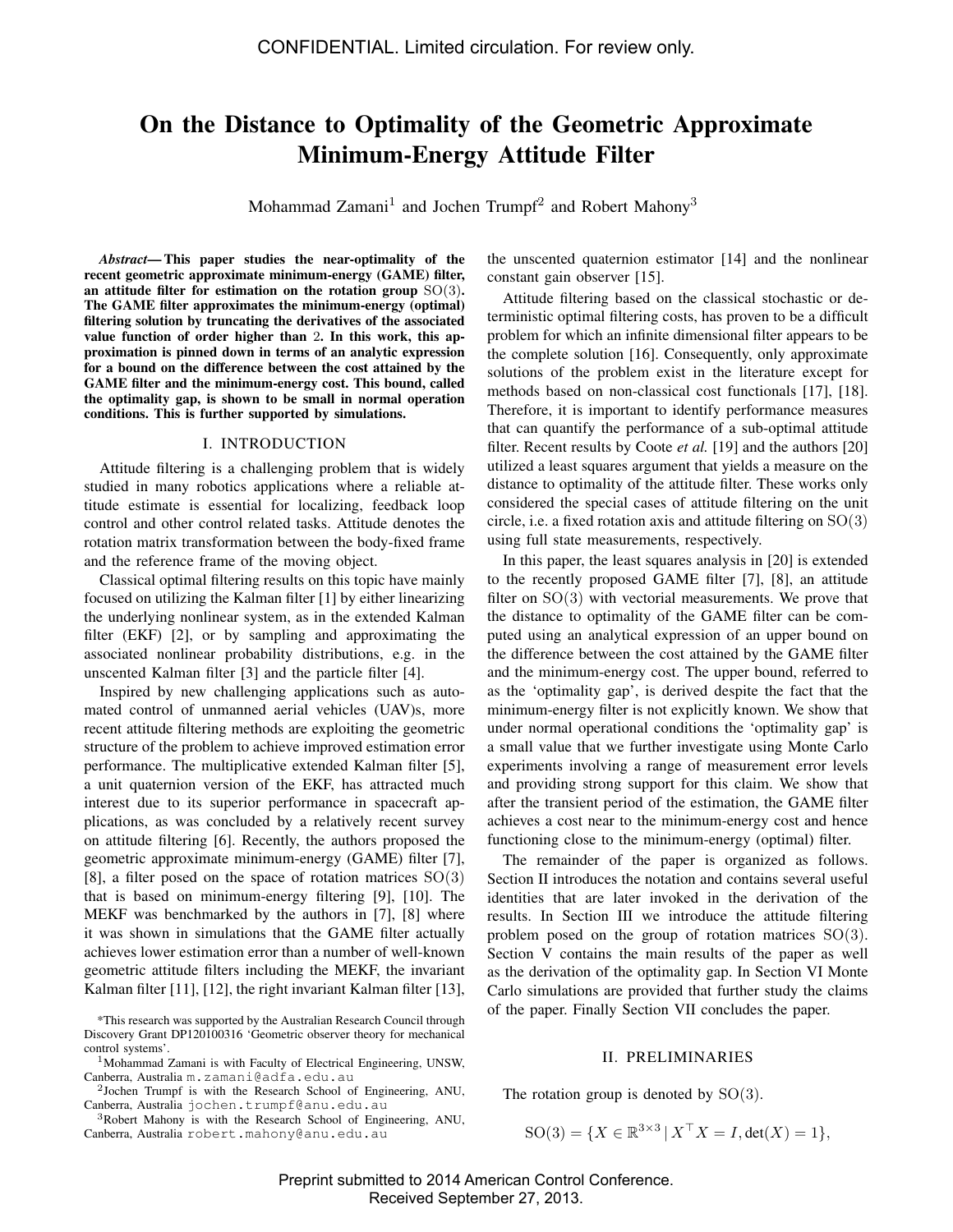where  $I$  is the 3 by 3 identity matrix. The associated Lie algebra  $\mathfrak{so}(3)$  is the set of skew-symmetric matrices,

$$
\mathfrak{so}(3) = \{ A \in \mathbb{R}^{3 \times 3} \, | \, A = -A^\top \}.
$$

For  $\Omega = [a, b, c]^\top \in \mathbb{R}^3$ , the lower index operator  $(.)_\times$ :  $\mathbb{R}^3 \longrightarrow$   $\mathfrak{so}(3)$  yields the skew-symmetric matrix

$$
\Omega_{\times} = \left[ \begin{array}{rrr} 0 & -c & b \\ c & 0 & -a \\ -b & a & 0 \end{array} \right].
$$

Inversely, the operator vex :  $\mathfrak{so}(3) \longrightarrow \mathbb{R}^3$  extracts the skew coordinates,  $\text{vex}(\Omega_{\times}) = \Omega$ . Every rotation matrix  $X \in$  $SO(3)$  can be represented using the angle axis coordinates

$$
X = \exp(\theta a_{\times}),\tag{1}
$$

where the unit vector  $a \in \mathbb{R}^3$  is the axis of rotation,  $\theta$  is the angle of rotation with respect to the axis and exp is the matrix exponential. The matrix exponential from  $\mathfrak{so}(3)$  to SO(3) yields

$$
X = I + \sin(\theta)a_{\times} + (1 - \cos(\theta))a_{\times}^{2}.
$$
 (2)

Let  $L_X$  : SO(3)  $\longrightarrow$  SO(3),  $L_XS = NS$ , be the left translation and let  $TL_X : TSO(3) \longrightarrow TSO(3)$  denote the associated tangent map for  $\Gamma \in \mathfrak{so}(3)$  and  $X, S \in SO(3)$ . We use the standard left-invariant Riemannian metric on  $SO(3)$ . That is, for  $\Gamma, \Omega \in \mathfrak{so}(3)$  and  $X \in SO(3)$ 

$$
\langle TL_X \Gamma, TL_X \Omega \rangle_X = \langle \Gamma, \Omega \rangle_I := \frac{1}{2} \operatorname{trace}(\Gamma^\top \Omega) \tag{3}
$$

$$
= \operatorname{vex}(\Gamma)^\top \operatorname{vex}(\Omega).
$$

Denote a symmetric positive semi-definite matrix by  $B \geq 0$ (a symmetric positive definite matrix is denoted by  $B > 0$ ). The seminorm  $\Vert . \Vert_R : \mathbb{R}^{3 \times 3} \longrightarrow \mathbb{R}_0^+$  is given by

$$
||M||_R \coloneqq \sqrt{\frac{1}{2} \operatorname{trace}(M R M^{\top})}, \tag{4}
$$

where  $R \in \mathbb{R}^{3 \times 3} \ge 0$ . Note that if  $R > 0$  then  $||M||_R$  coincides with the Frobenius norm of  $MR^{1/2}$ . The symmetric projector  $\mathbb{P}_s$  is defined by

$$
\mathbb{P}_s(M) \coloneqq 1/2(M + M^\top). \tag{5}
$$

The skew-symmetric projector  $\mathbb{P}_a$  is defined by

$$
\mathbb{P}_a(M) := 1/2(M - M^\top). \tag{6}
$$

Note that for every  $A \in \mathfrak{so}(3)$ ,  $M \in \mathbb{R}^{3 \times 3}$  and  $S = S^{\top} \in$  $\mathbb{R}^{3\times 3}$ ,

$$
trace(A\mathbb{P}_s(M)) = 0, trace(\mathbb{P}_s(SA)) = 0.
$$
 (7)

The following identities hold for every  $\gamma, \psi \in \mathbb{R}^3$ ,  $X \in$ SO(3) and  $S = S^{\top} \in \mathbb{R}^{3 \times 3}$ .

$$
\gamma_{\times}\psi_{\times} = \psi\gamma^{\top} - \gamma^{\top}\psi I.
$$
 (8)

$$
\psi \times \gamma = \psi_{\times} \gamma = 2 \operatorname{vex} \mathbb{P}_a(\gamma \psi^{\top}) = 2 \operatorname{vex} \mathbb{P}_a(\psi_{\times} \gamma_{\times}).
$$
 (9)

$$
\mathbb{P}_a(S\gamma_\times) = \frac{1}{2}((\text{trace}(S)I - S)\gamma)_\times. \tag{10}
$$

$$
trace(\gamma_X^{\top} S \psi_{\times}) = \gamma^{\top} (trace(S)I - S)\psi.
$$
 (11)





$$
\gamma^{\top} S \psi = \frac{1}{2} \operatorname{trace}(\gamma_{\times}^{\top} [\operatorname{trace}(S)I - 2S] \psi_{\times}). \tag{12}
$$

$$
(X\gamma)_{\times} = X\gamma_{\times}X^{\top}.
$$
 (13)

## III. ATTITUDE FILTERING

In this section we introduce the problem of minimumenergy attitude filtering using the kinematics of a rigid-body traveling in 3D space. The minimum-energy optimization problem is carefully formulated on the space of rotation matrices belonging to the Lie group  $SO(3)$ .  $\mathbb{R}^3$  measurements are however modeled on the vector space to be consistent with the data obtained from robotic sensors such as gyros, star sensors and vision sensors.

Consider the plane shown in Figure 1, as an example of a rigid-body moving in the  $3D$  space. The two coordinate frames identified in the picture are the inertial frame or the reference frame that is a known frame fixed at some reference point and is denoted by  $\{\mathcal{I}\}\$  and the body-fixed frame that is a moving coordinate frame fixed to the aircraft and denoted by  $\{\mathcal{B}\}\$ . The attitude matrix X converts the coordinates of the inertial frame to the coordinates of the body-fixed frame.

The attitude kinematics is given by

$$
\dot{X} = X\Omega_{\times}, \ X(0) = X_0,\tag{14}
$$

where the attitude  $X$  is an SO(3)-valued state signal with the unknown initial value  $X_0$  and  $\Omega \in \mathbb{R}^3$  represents the angular velocity of the moving body expressed in the bodyfixed frame.

A rate-gyro sensor measures the angular velocity through the following equation

$$
u = \Omega + Bv. \tag{15}
$$

The signals  $u \in \mathbb{R}^3$  and  $v \in \mathbb{R}^3$  denote the body-fixed frame measured angular velocity and the input measurement error, respectively. The coefficient matrix  $B \in \mathbb{R}^{3 \times 3}$  allows for different weightings for the components of the unknown input measurement error  $v$ . We assume that  $B$  is full rank and hence that  $Q := BB^{\top}$  is positive definite. Often an unknown slowly time-varying bias signal is also included in the rate-gyro measurement that is left out to simplify the analysis of the paper.

Consider the vectors  $\mathring{y}_i \in \mathbb{R}^3$  as known vector directions in the reference frame. Measuring these vectors in the bodyfixed frame provides partial information about the attitude X. Typically, magnetometers, visual sensors, sun sensors or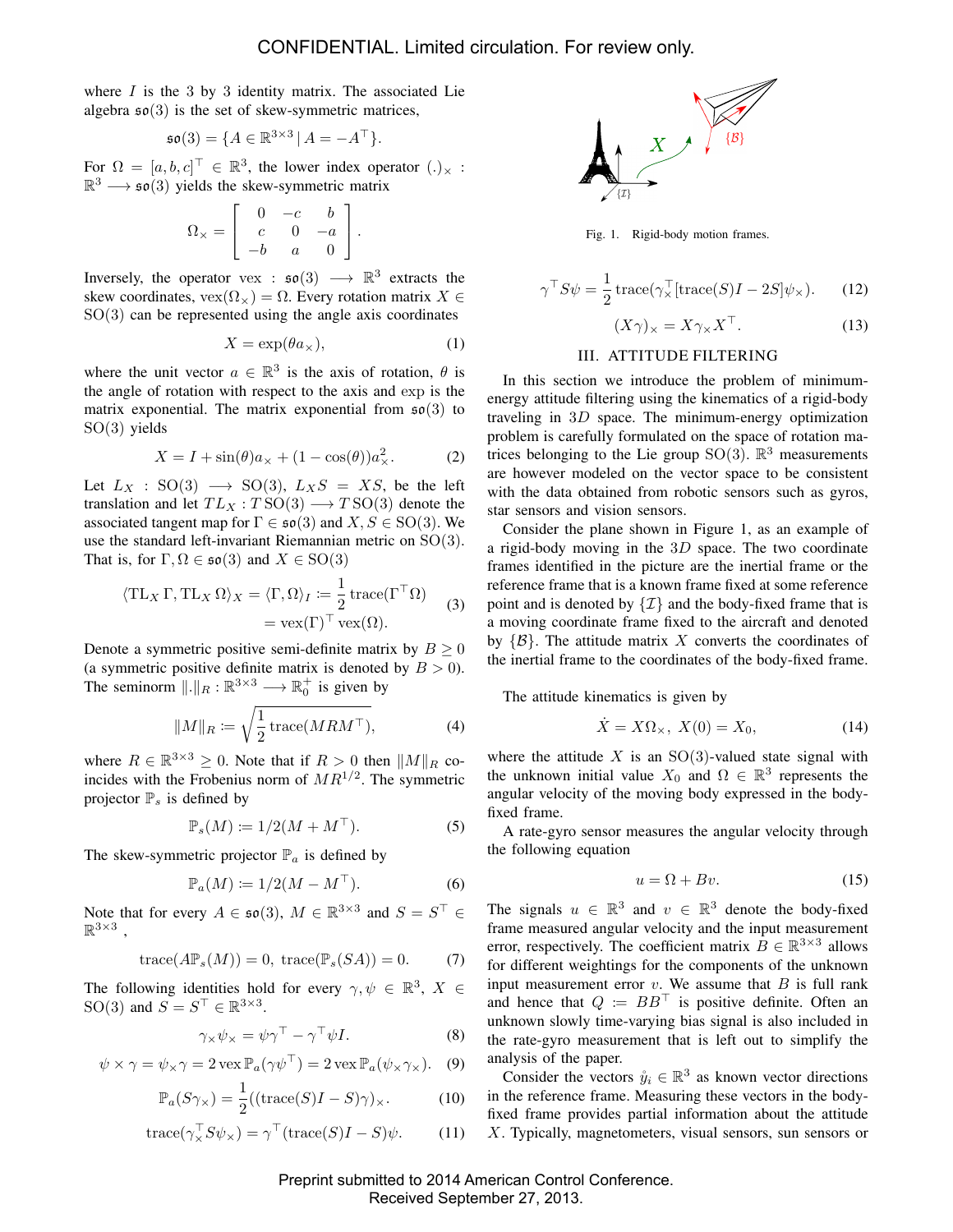star trackers are deployed for this purpose. The following model yields the measurements of theses sensors.

$$
y_i = X^\top \mathring{y}_i + D_i w_i, \ i = 1, \cdots, n \tag{16}
$$

The measurements  $y_i \in \mathbb{R}^3$  are measurements of the  $\mathring{y}_i$  in the body-fixed frame and the signals  $w_i \in \mathbb{R}^3$  are the unknown output measurement errors. The coefficient matrix  $D_i \in$  $\mathbb{R}^{3\times 3}$  allows for different weightings of the components of the output measurement error  $w_i$ . Again we assume that  $D_i$ is full rank and  $R_i := D_i D_i^{\top}$  is positive definite.

The filtering problem at each time  $t$  is that, given the measurements  $\{y_i|_{[0, t]}\}$  and  $u|_{[0, t]}$ , the goal is to obtain a minimum-energy estimate  $\hat{X}(t)$  of the true state  $X(t)$ by minimizing the cost (17). The definition of a minimumenergy estimate and the methodology of our filtering is the subject of the next section.

## IV. MINIMUM-ENERGY FILTERING

Consider the cost

$$
J(t; X_0, \mathcal{X}, v_{\Omega}|_{[0, t]}, \{w_i|_{[0, t]}\}) = \frac{1}{2} \|X_0 - \mathcal{X}\|_{K_{X_0}}^2 + \frac{1}{2} \int_0^{\top} \left(v_{\Omega}^{\top} v_{\Omega} + \sum_i w_i^{\top} w_i\right) d\tau,
$$
\n(17)

in which  $K_{X_0} \in \mathbb{R}^{3 \times 3} > 0$ . The initial state cost is constructed by embedding rotations in the space of 3 by 3 matrices and using (4). Note that  $\mathcal{X} \in SO(3)$  is an a priori value for the initial state  $X(0)$  depending on the problem. If such a value is not available the identity matrix can be used for  $\mathcal{X}$ .

The cost (17) can be thought of as a measure of the aggregate energy stored in the unknown initial state and measurement signals of (1), (15) and (16) and therefore by minimizing (17) over these unknowns we seek an minimumenergy set of these unknowns that explain the measurement data (15) and (16) and furthermore yield the minimumenergy estimate  $\ddot{X}(t)$ .

In order to obtain  $\hat{X}(t)$ , one seeks a combination of the unknowns  $(X_0, v|_{[0, t]}, \Omega \{w_i|_{[0, t]}\})$  that is compatible with the measurements  $\{y_i|_{[0, t]}\}$  and  $u|_{[0, t]}$  in fulfilling the system equations (1). Note that in general, infinitely many combinations of these unknowns are compatible with the measurements. By minimizing the cost (17) a triplet  $(X_0^*, v^*|_{[0, t]}, \{w_i^*|_{[0, t]}\})$  is chosen that contains minimum collective energy.

The minimizing unknowns  $(X_0^*, v^*|_{[0, t]}, \{w_i^*|_{[0, t]}\})$  replaced in the system equation (1) yield the optimal state trajectory  $X_{[0, t]}^*$ . The subscript  $[0, t]$  indicates that the optimization takes place on the interval  $[0, t]$ . The minimumenergy estimates at time  $t$  is defined as the final time value of the optimal state,  $\hat{X}(t) \coloneqq X_{[0, t]}^*(t)$ .

In [21] the authors proposed an approximate solution to the above problem, an attitude filter called the geometric approximate minimum-energy (GAME) filter. In this work we consider a least squares analysis in order to evaluate how

close to optimal the approximated solution of the GAME filter is.

#### V. MAIN RESULTS

This section contains a least squares analysis of the geometric approximate minimum-energy (GAME) filter that provides a mathematical expression of an upper bound on the (optimality) distance between the solution of the GAME filter and a minimum-energy (optimal) solution, although the minimum-energy filter is not expressed explicitly. This distance is quantifiable in simulations and is shown to be small in a comprehensive set of experiments involving different levels of initialization and measurement errors in Section VI, hence indicating that the GAME filter asymptotically acts like a minimum-energy filter. The term 'nearoptimal' is sometimes used for filters with such performance characteristics [19], [20].

Recall the GAME filter [21]

$$
\dot{\hat{X}} = \hat{X}(u - Pl)_{\times}, \ \hat{X}(0) = \mathcal{X},
$$
\n
$$
l = 2 \operatorname{vex}(\sum_{i} \mathbb{P}_{a}(\hat{y}_{i}(\hat{y}_{i} - y_{i})^{\top} R_{i}^{-1}), \ \hat{y} = \hat{X}^{\top} \hat{y}.
$$
\n
$$
Q + \mathbb{P}_{a}(\hat{P}(Q_{2}, \hat{P})) = \hat{P}_{a}^{C} \hat{P}_{a} + \hat{P}_{a}^{A} \hat{P}_{a}.
$$
\n(18)

$$
F = Q + \mathbb{F}_s(F(2u - Ft)_\times) - FSF + FAF,
$$
  
\n
$$
P(0) = (\text{trace}(K_{X0})I - K_{X0})^{-1}, S = \sum_i (\hat{y}_i)^{\top}_{\times} R_i^{-1}(\hat{y}_i)_\times,
$$
  
\n
$$
A = \text{trace}(C)I - C, C = \sum_i \mathbb{P}_s(R_i^{-1}(\hat{y} - y_i)\hat{y}_i^{\top}).
$$
\n(19)

We will state three lemmas that lead to the main results of this paper, Theorem 1, in which the distance to optimality of the GAME filter is shown to be bounded from above by a 'small' optimality gap  $W(t)$  (23). Lemma 2 shows that the cost (17) can be rewritten with a new expression comprising the optimality gap  $W(t)$  (23). The positivity of  $W(t)$  is considered in Lemma 3.

Let us introduce some auxiliary variables first. Denote  $K \coloneqq P^{-1}$ . The time derivative of K is given by

$$
\dot{K} = -KQK + \mathbb{P}_s(K(2u - Pl)_\times) + S - A,\tag{20}
$$

where the initial condition  $K(0) = \text{trace}(K_{X_0})I - K_{X_0}$  and the variables  $l$ ,  $S$  and  $A$  are given from (18) and (19). This easily follows from  $\dot{K} = P^{-1} \dot{P} P^{-1}$ . The following lemma will be handy in our follow up calculations.

*Lemma 1:* Denote  $G := \frac{1}{2} \text{trace}(K)I - K$ , then the following identities hold.

trace(G) = 
$$
\frac{1}{2}
$$
trace(K), K = trace(G)I - G,  
\n
$$
\dot{G} = -\frac{1}{2}
$$
trace(KQK)I + KQK +  $\mathbb{P}_s$ (G(2u – Pl)<sub>x</sub>)  
\n
$$
+\frac{1}{2}
$$
trace(S)I - S - C, G(0) = K<sub>X<sub>0</sub></sub>. (21)

Proof is straightforward using the definition of  $G$  and the Riccati (19).

The following lemma shows that the cost  $J_t$  (17) satisfies an equation that is comprised of a term depending on the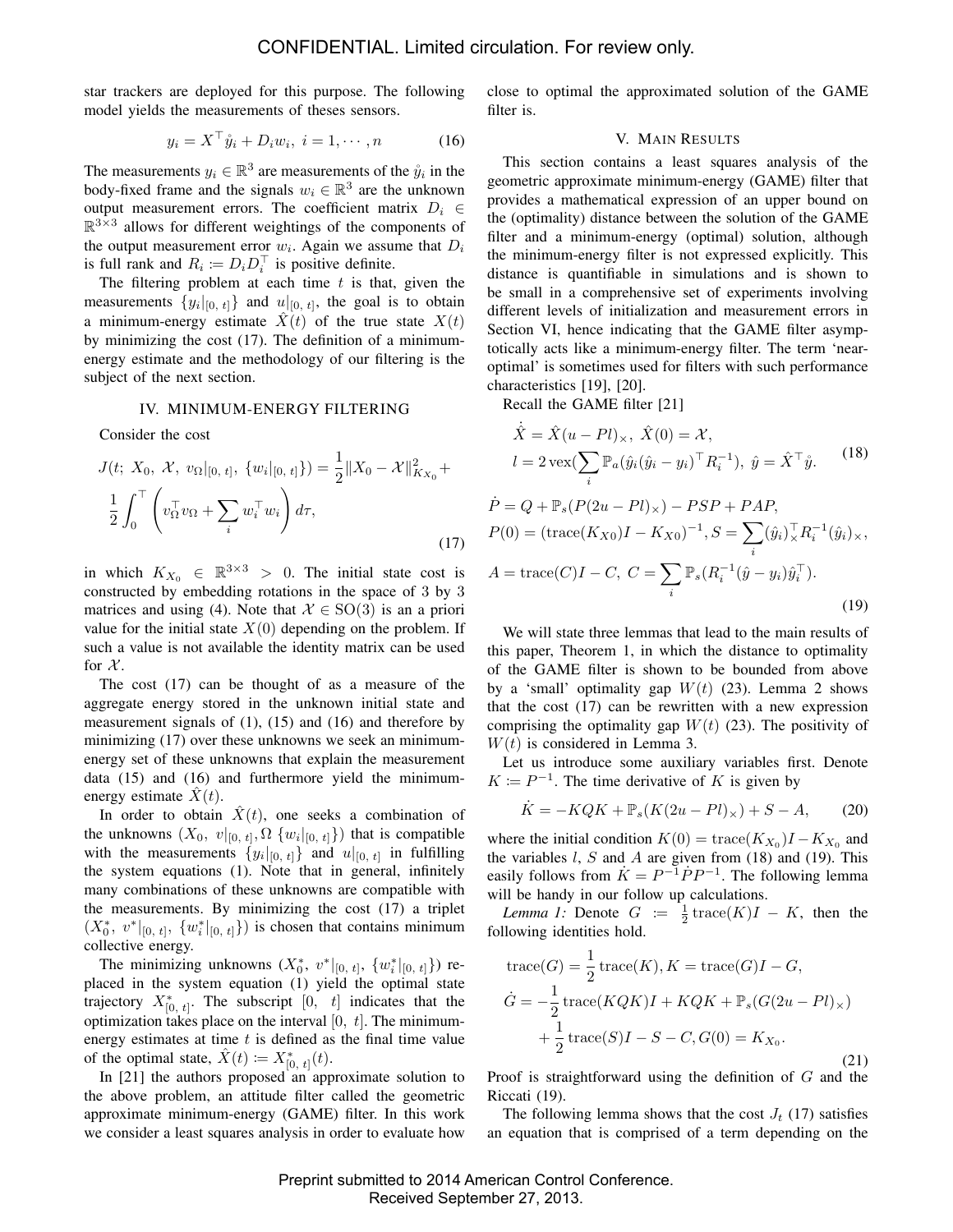difference between the current-time value of the state  $X(t)$ and its estimated value  $\hat{X}(t)$ , as well as on an integral term which is an 'unavoidable optimal cost' and a remaining term  $W(t)$  that is called the 'optimality gap' of the GAME filter.

*Lemma 2:* The cost (17) satisfies

$$
J_t = \text{trace}((I - E(t))G(t)) + \frac{1}{2} \int_0^t \left(\sum_i ||y_i - \hat{y}_i||_{R_i^{-1}}^2 + ||v - 2B^\top \text{vex} \mathbb{P}_a(E^\top G)||^2\right) d\tau + W(t),
$$
\n(22)

where the error is denoted by  $E \coloneqq \hat{X}^{\top} X$  and

$$
W(t) := \int_0^t \left( \frac{1}{2} \sum_i ||(\hat{X} - X)^{\top} \hat{y}_i||_{R_i^{-1}}^2 - 2||B^{\top} \operatorname{vex} \mathbb{P}_a(E^{\top} G)||^2 + \operatorname{trace} \left[ (I - \mathbb{P}_s(E)) \left( \frac{1}{2} \operatorname{trace}(KQK)I - KQK + \frac{1}{2} \operatorname{trace}(S)I - S \right) \right] \right) d\tau,
$$
\n(23)

with the term  $S$  given from (19).

*Proof:* Consider the function

$$
\mathcal{L} = \text{trace}\left[ (I - \hat{X}^\top X)G \right].
$$
 (24)

The time derivative of Equation (24) is given by

$$
\dot{\mathcal{L}} = \text{trace}\left[ -(\dot{\hat{X}}^{\top}X)G - (\hat{X}^{\top}\dot{X})G + (I - \hat{X}^{\top}X)\dot{G} \right].
$$
\n(25)

Substituting Equations (14) and (18) yields

$$
\dot{\mathcal{L}} = \text{trace}\left[ -(u - Pl)_{\times}^\top \hat{X}^\top X G - \hat{X}^\top X (u - Bv)_{\times} G \right. \\
\left. + (I - \hat{X}^\top X) \dot{G} \right].
$$
\n(26)

Using the trace property  $(7)$  and grouping the terms with u in Equation (26) yield

$$
\dot{\mathcal{L}} = \text{trace}\left[-2\mathbb{P}_s(u_\times G)\mathbb{P}_s(E) - \mathbb{P}_s(E)\mathbb{P}_s(G(Pl)_\times) - \mathbb{P}_a(E)\mathbb{P}_a(G(Pl)_\times) + (Bv)_\times^{\top}\mathbb{P}_a(E^{\top}G) + (I - \mathbb{P}_s(E))\dot{G}\right].
$$
\n(27)

Rewrite the term with  $v$  in a vector form using (3) and add and subtract the needed terms for completing the square of  $\eta$ .

$$
\dot{\mathcal{L}} = 2v^{\top} B^{\top} \operatorname{vex} \mathbb{P}_a(E^{\top} G) \pm \frac{1}{2} v^{\top} v \pm 2 \|\operatorname{vex} \mathbb{P}_a^{\top} (E^{\top} G) \|_{BB^{\top}}
$$

$$
+ \operatorname{trace} [-2\mathbb{P}_s(u \times G) \mathbb{P}_s(E) - \mathbb{P}_s(E) \mathbb{P}_s(G(Pl) \times) -
$$

$$
\mathbb{P}_a(E) \mathbb{P}_a(G(Pl) \times) + (I - \mathbb{P}_s(E)) \dot{G}].
$$
\n(28)

Completing the square and replacing  $\dot{G}$  from (1) yield

$$
\dot{\mathcal{L}} = -\frac{1}{2} ||v - 2B^{\top} \operatorname{vex} \mathbb{P}_a (E^{\top} G) ||^2 + \frac{1}{2} ||v||^2 +
$$
  
\n
$$
2||B^{\top} \operatorname{vex} \mathbb{P}_a (E^{\top} G) ||^2 + \operatorname{trace} \left[ -2 \mathbb{P}_s (u \times G) \mathbb{P}_s (E) -
$$
  
\n
$$
\mathbb{P}_a (E) \mathbb{P}_a (G(Pl) \times) - \mathbb{P}_s (E) \mathbb{P}_s (G(Pl) \times) +
$$
  
\n
$$
(I - \mathbb{P}_s (E)) (-\frac{1}{2} \operatorname{trace} (KQK)I + KQK +
$$
  
\n
$$
\mathbb{P}_s (G(2u - Pl) \times) + \frac{1}{2} \operatorname{trace} (S)I - S - C) \right].
$$
\n(29)

Note that the first two terms in the trace part of the previous equation cancel the third term that replaced  $\dot{G}$  multiplied by  $\mathbb{P}_s(E)$ . The third term that replaced  $\dot{G}$  multiplied by I yields zero under the trace operator according to (7). Using identity (10), Lemma 1 and (18) we have

$$
\mathbb{P}_a(G(Pl)_\times) = \frac{1}{2}((\text{trace}(G)I - G)Pl)_\times = \frac{1}{2}l_\times
$$
  
= 
$$
-\sum_i \mathbb{P}_a(R_i^{-1}(\hat{y}_i - y_i)\hat{y}_i^\top).
$$
 (30)

Consider a function  $\phi(.)$  defined for symmetric matrices  $H =$  $H^{\top} \in \mathbb{R}^{3 \times 3}$  that maps H to  $\phi(H) = \frac{1}{2} \operatorname{trace}(H) - H$ . We will use this function to simplify the notation in  $(29)$ . Replacing the previous identity and also the equivalence of  $C$  from (19) into Equation (29) yield

$$
\dot{\mathcal{L}} = 2||B^{\top} \text{ vex } \mathbb{P}_a(E^{\top}G)||^2 - \frac{1}{2}||v - 2B^{\top} \text{ vex } \mathbb{P}_a(E^{\top}G)||^2 + \frac{1}{2}||v||^2 + \text{trace}\left[\mathbb{P}_a(E)\sum_i \mathbb{P}_a(R_i^{-1}(\hat{y}_i - y_i)\hat{y}_i^{\top}) + \mathbb{P}_s(E)\sum_i \mathbb{P}_s(R_i^{-1}(\hat{y}_i - y_i)\hat{y}_i^{\top}) - \sum_i \mathbb{P}_s(R_i^{-1}(\hat{y}_i - y_i)\hat{y}_i^{\top}) + \frac{1}{2}||v||^2 + \frac{1}{2}||v||^2 + \frac{1}{2}||v||^2.
$$
\n
$$
(1 - \mathbb{P}_s(E))(-\phi(KQK) + \phi(S))\left[ .\right].
$$
\n
$$
(31)
$$

Note that the third term in the trace is equal to  $-\sum_i R_i^{-1}(\hat{y}_i - y_i)\hat{y}_i^{\top}$  as the symmetric projection is redundant under the trace operator. Recalling the definitions  $E = \hat{X}^{\top} X$  and  $\hat{y}_i = \hat{X}^{\top} \hat{y}$ , the first two terms of the trace can be rewritten in the following form.

trace[
$$
E \sum_{i} R_i^{-1}(\hat{y}_i - y_i)\hat{y}_i^{\top}
$$
] = trace[ $\sum_{i} R_i^{-1}(\hat{y}_i - y_i)\hat{y}_i^{\top} X$ ]. (32)

This expression substituted into (31) is grouped with the third term in the trace and the result is written in a vector inner product form. Also adding and subtracting the square norm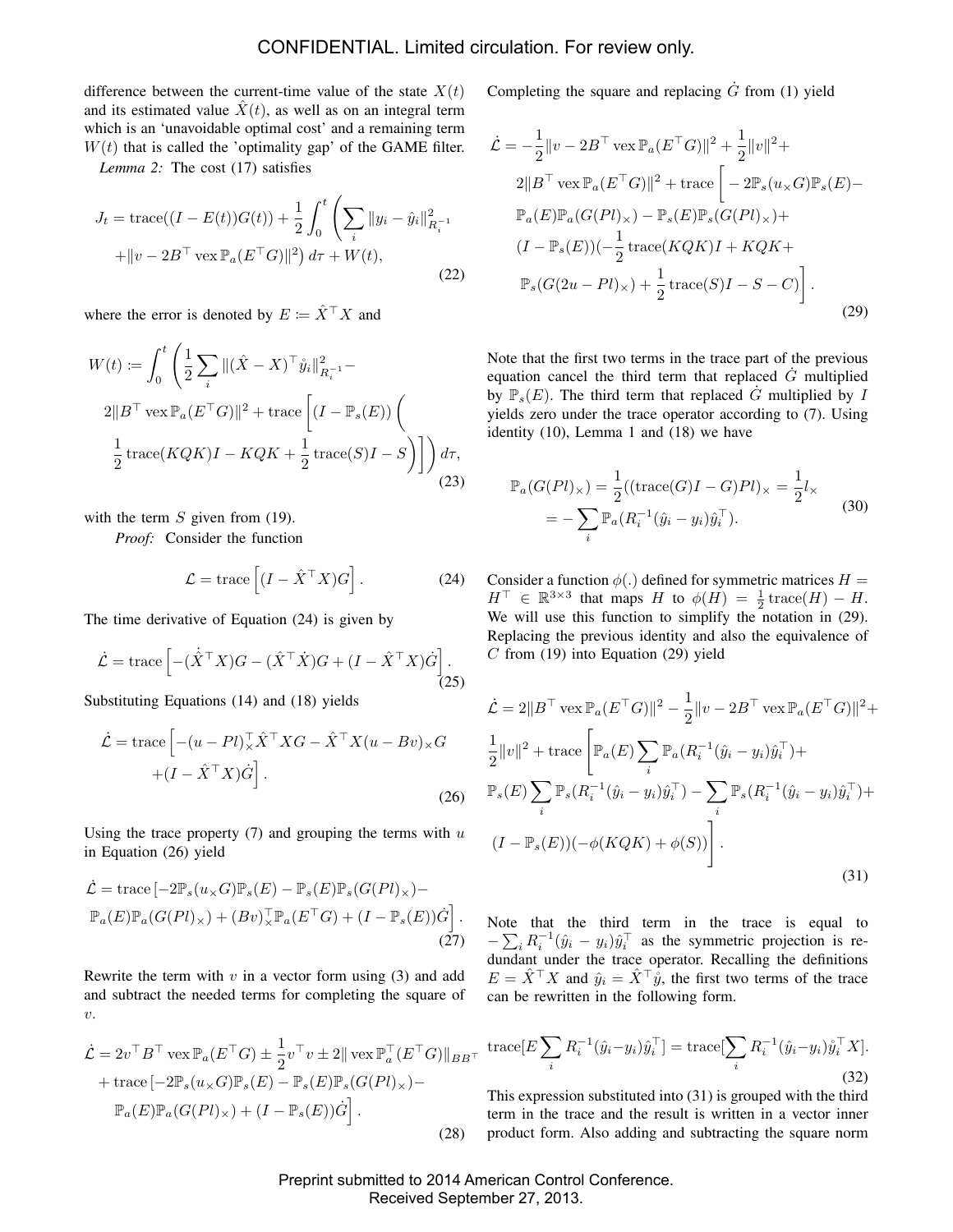of  $w_i$  yield

$$
\dot{\mathcal{L}} = 2||B^{\top} \text{ vex} \mathbb{P}_a (E^{\top} G)||^2 - \frac{1}{2}||v - 2B^{\top} \text{ vex} \mathbb{P}_a (E^{\top} G)||^2 + \frac{1}{2}||v||^2 + \sum_i \left( \pm \frac{1}{2}||w_i||^2 - (\hat{y}_i - X^{\top} \hat{y}_i)^{\top} R_i^{-1} (\hat{y}_i - y_i) \right) + \text{trace} \left[ (I - \mathbb{P}_s(E)) (-\phi(KQK) + \phi(S)) \right].
$$
\n(33)

Next we replace  $y = X^{\top} \hat{y} + D_i w_i$  and  $R_i = D_i D_i^{\top}$  and complete the square of  $\omega_i$ .

$$
\dot{\mathcal{L}} = 2||B^{\top} \text{ vex} \mathbb{P}_a (E^{\top} G)||^2 - \frac{1}{2}||v - 2B^{\top} \text{ vex} \mathbb{P}_a (E^{\top} G)||^2 +
$$
  
\n
$$
\frac{1}{2} \sum_i \left( ||w_i||^2 - ||y_i - \hat{y}_i||_{R_i^{-1}}^2 - ||\hat{y}_i - X^{\top} \hat{y}_i||_{R_i^{-1}}^2 \right) +
$$
  
\n
$$
\frac{1}{2}||v||^2 + \text{trace} \left[ (I - \mathbb{P}_s(E))(-\phi(KQK) + \phi(S)) \right].
$$
  
\n(34)

Integrating  $\dot{\mathcal{L}}$  to obtain  $\mathcal{L}(t) - \mathcal{L}(0) = \int^t$ 0  $\dot{\mathcal{L}}d\tau$ , and replacing  $\hat{X}(0) = X$  yields the Lemma Equation (22) with the optimality gap  $W$  defined in (23) that completes the proof.

Up to this stage it was shown that the cost (17) satisfies an equation that involves an 'unavoidable optimal cost' that doesn't depend on the error  $E$  and an 'optimality gap'  $W(t)$ . Provided that the term  $W(t)$  is nonnegative, it can be considered as as an upper bound for the optimality performance of the GAME filter. In the following, the optimality gap  $W$  is expressed in a more familiar vector seminorm that facilitates proving it is nonnegative.

*Lemma 3:* The matrix

$$
\Lambda = (I - E)(R_i^{-1} - E^{\frac{T}{2}}R_i^{-1}E^{\frac{1}{2}})(I - E)^{\top}, \tag{35}
$$

is nonnegative definite. Moreover, the mathematical expression for  $W(t)$  (23) is equivalent to

$$
W(t) = \int_0^t \left( \frac{1}{2} \sum_i \|\hat{y}_i\|_{\Lambda}^2 + \right)
$$
  
2 $\|\operatorname{vex} \mathbb{P}_a(E^{\frac{1}{2}})\|_{KQK}^2 - 2\|\operatorname{vex} \mathbb{P}_a(GE)\|_Q^2 \right) d\tau,$  (36)

yielding a nonnegative value if the matrix

$$
Q - e_{\times}^{\top} Q e_{\times} \ge 0, \tag{37}
$$

where the unit norm vector  $e$  is the axis of rotation of the error E.

*Proof:* From (1), it is straightforward to conclude that every rotation matrix has a square root  $X^{\frac{1}{2}} := \exp(\frac{1}{2}\theta a_{\times})$ such that  $X = X^{\frac{1}{2}} X^{\frac{1}{2}}$ . Using this fact, consider the function trace( $(I - X)\phi(H)$ ) where  $H = H^{\top} \in \mathbb{R}^{3 \times 3}$ . Due to the invariance of the trace under cyclic permutations and

from (4) we have

trace
$$
((I - X)\phi(H)) = 2 \operatorname{trace}(\mathbb{P}_a^{\top}(X^{\frac{1}{2}})\phi(H)\mathbb{P}_a(X^{\frac{1}{2}}))
$$
  
= 2|| vec  $\mathbb{P}_a(X^{\frac{1}{2}})||_H^2$ , (38)

that is nonnegative if the matrix  $H$  is nonnegative.

Since the matrix  $R^{-1}$  is positive definite, it can be said that the matrix  $E^{\pm}_{\pm} R_i^{-1} E^{\frac{1}{2}}$  is nonnegative definite. Furthermore, recall that  $E^{\frac{T}{2}}$  is a rotation matrix and the eigenvalues of a rotation matrix occur in one of the forms

- Three eigenvalues equal to 1 (the rotation E equals the identity matrix  $I$  in this case).
- One eigenvalue equals to 1 and the other two are  $-1$ (rotation by 180 degrees).
- One eigenvalue equals to 1 but the rest are complex conjugates of the form  $cos(\theta) \pm i sin(\theta)$  (rotation through an angle of  $\theta$ ).

Therefore, it is straightforward to see that the real part of the eigenvalues of  $E^{\top}$  are less than or equal to 1. Thus,  $R_i$  –  $E^{\frac{+}{2}} R_i^{-1} E^{\frac{1}{2}} \geq 0$ . Similarly since  $I - E \geq 0$  the matrix  $\Lambda =$  $(I - E)R_i - E^{\frac{T}{2}}R_i^{-1}E^{\frac{1}{2}}(I - E)^{\top}$  is nonnegative definite.

Rewriting the trace part of (23), using (38), as a vector norm yields the optimality gap

$$
W(t) = \int_0^t \left( \frac{1}{2} \sum_i ||(I - E)^{\top} \hat{y}_i||_{R_i^{-1}}^2 - 2||\operatorname{vex} \mathbb{P}_a(E^{\top} G)||_Q^2 + 2||\operatorname{vex} \mathbb{P}_a(E^{\frac{1}{2}})||_{KQK - \hat{y}_X^{-} R_i^{-1} \hat{y}_X}^2 \right) d\tau.
$$
\n(39)

Using the exponential formula (2), the term involving  $E^{\frac{1}{2}}$ can be written as

$$
2\|\operatorname{vex} \mathbb{P}_a(E^{\frac{1}{2}})\|_{KQK}^2 = 2\sin^2(\frac{\theta}{2})\|Ke\|_Q^2 =
$$
  

$$
\frac{1}{2}(\sin^2(\theta) + (1 - \cos(\theta))^2)\|Ke\|_Q^2.
$$
 (40)

Recall that  $G = \phi(K) = \frac{1}{2} \operatorname{trace}(K)I - K$ . The exponential formula (2), the vector product formulas (8) and (9) and the weighted vector norm formula (12) can help rewriting the second term of (39) into

$$
- 2\|\operatorname{vex} \mathbb{P}_a (GE)\|_Q^2 =
$$
  
\n
$$
- 2\|\operatorname{vex} \mathbb{P}_a(\sin(\theta) Ge_\times + (1 - \cos(\theta))Ge_\times^2)\|_Q^2 =
$$
  
\n
$$
- 2\|\operatorname{vex} \mathbb{P}_a(\sin(\theta) Ge_\times - (1 - \cos(\theta))Kee^T)\|_Q^2 =
$$
  
\n
$$
- \frac{1}{2}\|\sin(\theta)Ke - (1 - \cos(\theta))(e_\times Ke\|_Q^2),
$$
 (41)

that using the triangle inequality yields

$$
-2\|\operatorname{vex} \mathbb{P}_a (GE)\|_Q^2 \ge -\frac{1}{2}\sin^2(\theta)\|Ke\|_Q^2 - \frac{1}{2}(1-\cos(\theta))^2\|e_\times Ke\|_Q^2
$$
 (42)

Equations (40) and (42) and condition (37) yield that

$$
2\|\operatorname{vex} \mathbb{P}_a(E^{\frac{1}{2}})\|_{KQK}^2 - 2\|\operatorname{vex} \mathbb{P}_a(GE)\|_{Q}^2 \ge
$$
  

$$
\frac{1}{2}(1 - \cos(\theta))^2 \|Ke\|_{Q-e_{\times}^{\top}Qe_{\times}}^2 \ge 0.
$$
 (43)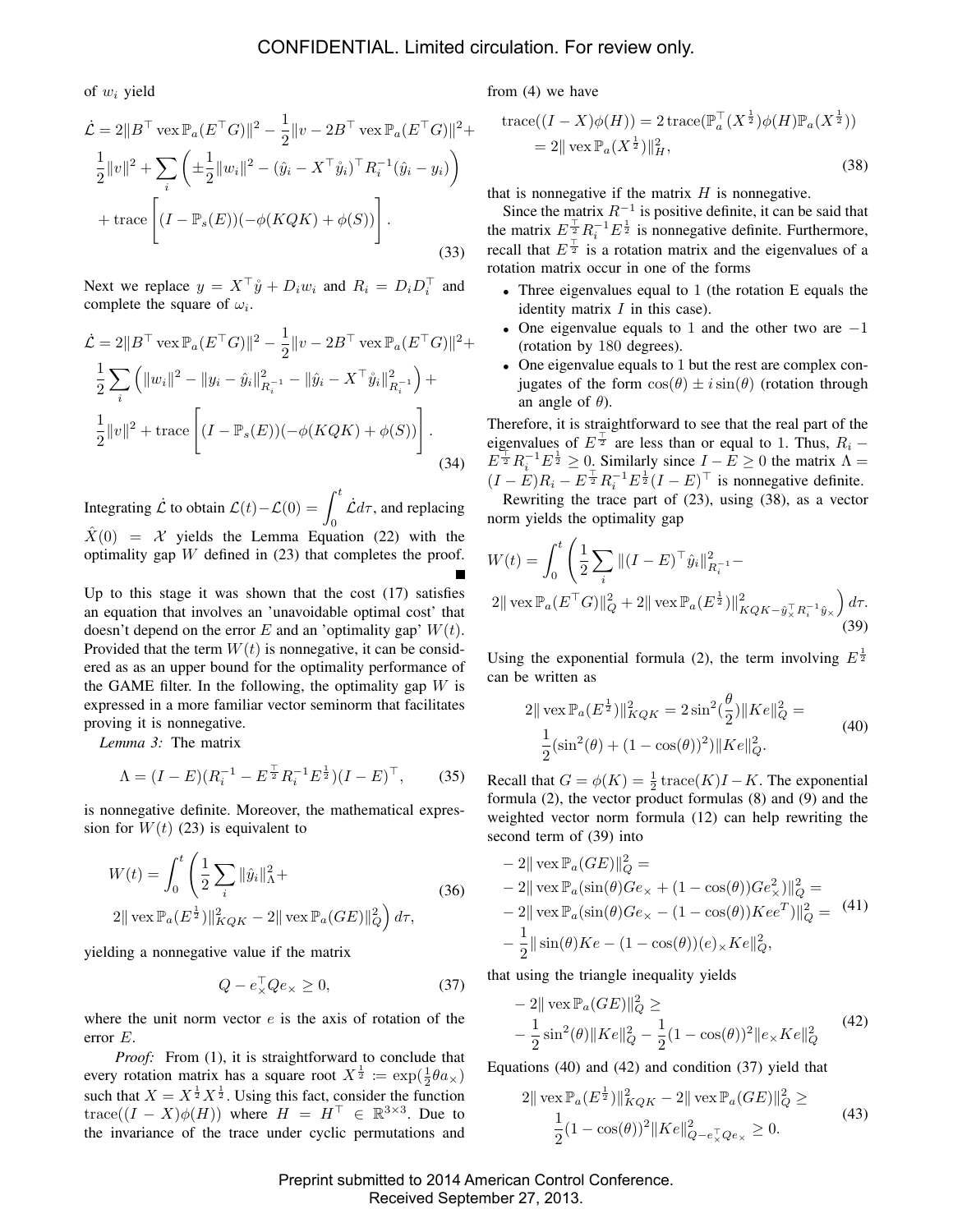Next, rewriting the second term involving  $\hat{y}_i$  yields

$$
2\|\operatorname{vex} \mathbb{P}_a(E^{\frac{1}{2}})\|_{\hat{y}_\times^{\top} R_i^{-1} \hat{y}_\times}^2 =
$$
  
\n
$$
2((\hat{y}_i)_\times \operatorname{vex} \mathbb{P}_a(E^{\frac{1}{2}}))^{\top} R_i^{-1}((\hat{y}_i)_\times \operatorname{vex} \mathbb{P}_a(E^{\frac{1}{2}})) =
$$
  
\n
$$
2(\mathbb{P}_a(E^{\frac{1}{2}})\hat{y}_i)^{\top} R_i^{-1}(\mathbb{P}_a(E^{\frac{1}{2}})) =
$$
  
\n
$$
\frac{1}{2}\hat{y}_i^{\top}((I - E)(E^{\frac{1}{2}}R_i^{-1}E^{\frac{1}{2}})(I - E)^{\top})\hat{y}.
$$
 (44)

Combining the  $\hat{y}_i$  terms in (39) using (44) concludes that (36) holds. Furthermore, the optimality gap (36) is nonnegative due to (43) and the fact that  $\Lambda \geq 0$ .

Lemma 3 proves that the optimality gap  $W$  is nonnegative given that the condition (37) is satisfied. Note that this condition is straightforward for instance if the matrix Q is a multiple of the identity matrix by observing that from (8)  $I - e_{\times}^{\top}e_{\times} = ee^{\top}.$ 

*Theorem 1:* Consider the system (14) and the cost (17). Given some measurements  $\{y_i|_{[0, t]}\}\$  and their associated inputs  $u|_{[0, t]}$ , assume that unique solutions  $\hat{X}$  and  $P(t)$ to (18) and (19) exist on  $[0, t]$ . Moreover, assuming that condition (37) holds, then the filter (18) and (19) yields a near-optimal estimate  $\ddot{X}(t)$  of the state  $X(t)$  in the sense that for each time t there exists a hypothesized trajectory  $X_{ht}$ with the final value  $X_{ht}(t) = \hat{X}(t)$  and  $J_t \leq J_t^* + W(t)$ , where  $J_t$  is the cost for  $X_{ht}$ ,  $J_t^*$  denotes the minimumenergy value for the cost (17) and  $W(t)$  (36) is a bound on the optimality distance between the two trajectories  $X_{ht}$ and  $X_t^*$ , the latter denoting a minimum-energy trajectory corresponding to  $J_t^*$ .

*Proof:* Lemma 2 states that

$$
J_t = \text{trace}((I - E(t))G(t)) + \frac{1}{2} \int_0^t \left(\sum_i ||y_i - \hat{y}_i||_{R_i^{-1}}^2 + ||v - 2B^\top \text{vex} \mathbb{P}_a(E^\top G)||^2\right) d\tau + W(t),
$$
\n(45)

where  $E = \hat{X}^{\top} X$ . From (38) it is evident that the first term in the previous expression is nonnegative and furthermore since  $W \geq 0$ , the cost function  $J_t$  fulfills the inequality

$$
J_t \ge \frac{1}{2} \int_0^t \sum_i ||y_i - \hat{y}_i||_{R_i^{-1}}^2 d\tau.
$$
 (46)

The right hand side of Equation (46) is independent of any specific choice of the unknown arguments of the cost (17),  $X_0, v|_{[0, t]}$  and  $\{w_i|_{[0, t]}\}$ , and depends only on the measured data  $\{y_i|_{[0, t]}\}\$  and the filter estimates. Thus, the right hand side of Equation (46) is also a lower bound for the minimum  $J_t^*$  of the cost (17), i.e.

$$
J_t^* \ge \frac{1}{2} \int_0^t \sum_i \|y_i - \hat{y}_i\|_{R_i^{-1}}^2 d\tau.
$$
 (47)

Consider a hypothesis  $X_{ht} : [0, t] \longrightarrow SO(3)$  for the true trajectory of the system generated by

$$
\dot{X}_{ht} = X_{ht} (u - 2Q \operatorname{vex} \mathbb{P}_a (X_{ht}^\top \hat{X} G))_{\times}, \qquad (48)
$$

with fixed *final* condition  $X_{ht}(t) := \hat{X}(t)$  where  $\hat{X}$  and  $G$  are solutions of the proposed filter through (21). It is straightforward to show (by integrating in reverse time) that (48) has a unique initial state  $X_{ht}(0)$  that produces the final condition  $X_{ht}(t) = \hat{X}(t)$ . Define the signals  $(w_i)_{ht}$ :  $[0, t] \longrightarrow \mathbb{R}^3$  by

$$
(w_i)_{ht} := D_i^{-1}(y_i - \hat{y}_i), \tag{49}
$$

and the signal  $v_{ht} : [0, t] \longrightarrow \mathbb{R}^3$  by

$$
v_{ht} \coloneqq 2B^{\top} \operatorname{vex} \mathbb{P}_a(X_{ht}^{\top} \hat{X} G)
$$
 (50)

Equations (48) and (49) show that  $X_{ht}(0)$ ,  $v_{ht}|_{[0, t]}$  and  $\{(w_i)_{ht}|_{[0, t]}\}$  together with  $u|_{[0, t]}$  and  $\{y_i\}|_{[0, t]}$  satisfy the system equations (14).

Recalling Lemma 2 the functional cost  $J_t$  of  $X_{ht}$  is

$$
J_t = \frac{1}{2} \int_0^t \sum_i ||y_i - \hat{y}_i||_{R_i^{-1}}^2 d\tau + W(t) \le J_t^* + W(t). \tag{51}
$$

This completes the proof.

As was mentioned before condition (37) is straightforward by choosing the design parameter  $Q$  in the form of a multiple of the identity matrix.

A key contribution of Theorem 1 lies in providing a bound  $W(t)$  given by (36) for evaluating the performance of the GAME filter. An interesting question is to check how small the optimality gap is. Note that if the matrix  $R$  is a multiple of the identity matrix, then the matrix  $\Lambda$  (35) is equal to zero that leads to a smaller optimality gap. Furthermore, from (36) it is clear that this bound is decreasing with the tracking error  $E = \hat{X}^\top X$ . Thus, once the initial transient of the filter is complete, and for moderate modeling error, it is to be expected that the filter will perform qualitatively as well as an optimal filter. This is further investigated in the following simulations.

#### VI. SIMULATIONS

In this section we compute the value of the optimality gap (36) in simulations with Monte-Carlo experiments of 100 repeats in order to test how close to optimal the GAME filter is. The GAME filter is simulated using the identity matrix as both the initial rotation estimate and the initial gain. A sinusoidal input  $\Omega = [0.2 \sin(\frac{\pi}{3}t) - \cos(\frac{\pi}{3}t) 2 \cos(\frac{\pi}{3}t)]$ drives the true trajectory  $X$ . We further assume that two orthogonal unit reference vectors are available.

To consider a challenging filtering scenario, we have simulated relatively high levels of initialization and measurement errors. The coefficient matrix  $B$  is chosen so that the signal  $Bv$  has a standard deviation of 60 degrees per 'second'. The system is initialized with a rotation of 120 degrees. Gaussian zero mean measurement noise signals  $w_i$ with unit standard deviations are considered for which the coefficient matrices  $D_i$  are chosen so that the signals  $D_i w_i$ have standard deviations of 90 degrees. Figure 2 is the plot of  $W(t)$ . Note that after a short transient period the average value of  $W(t)$  reaches a plateau that indicates that once the GAME filter converges it acts like a minimum-energy filter apart from the initially accumulated optimality error bound.